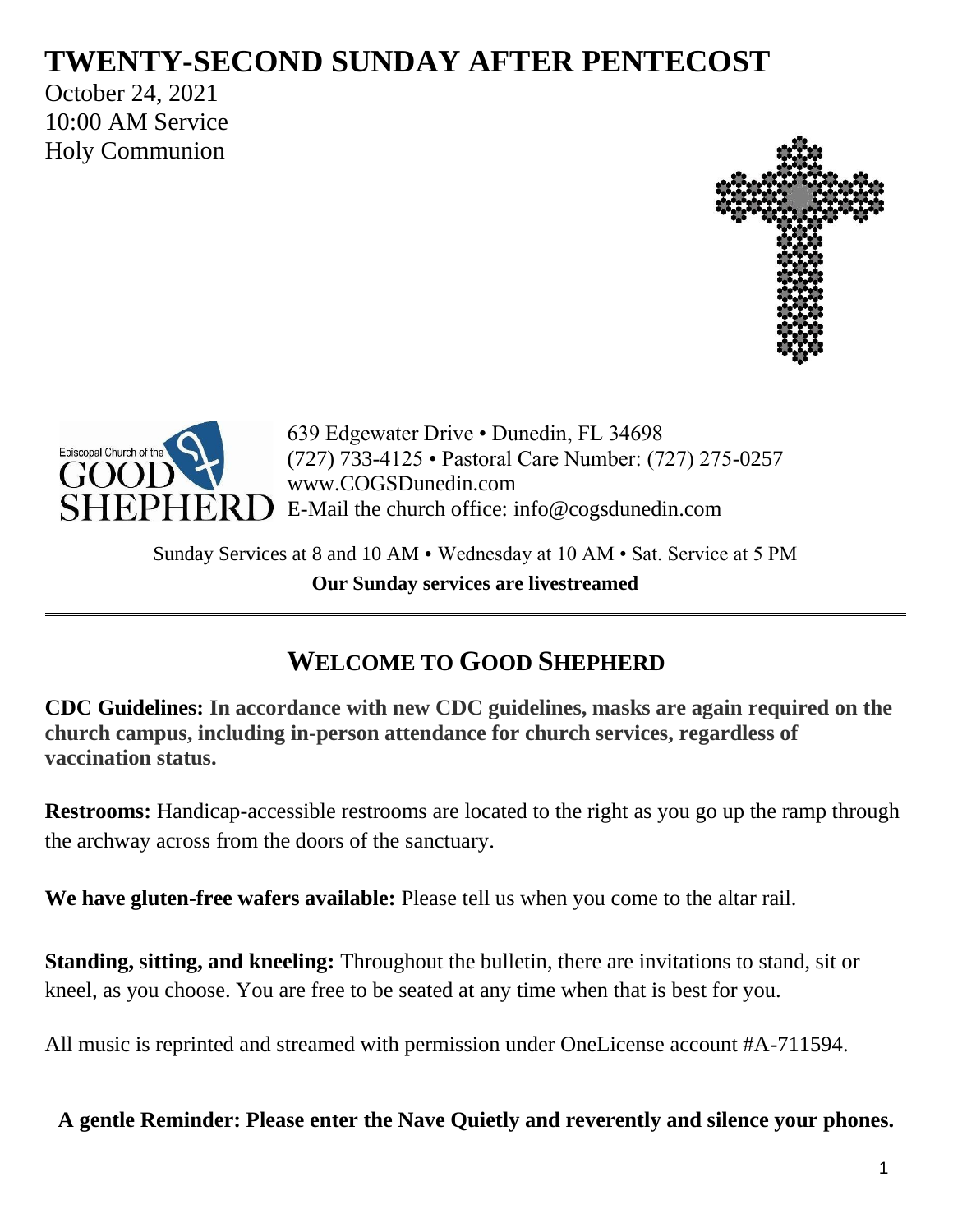# **GATHERING FOR WORSHIP**

**VOLUNTARY** Liturgical Prelude # 1 George Oldroyd

#### **WELCOME AND ANNOUNCEMENTS**

*All stand as able.*

## **PROCESSIONAL HYMN** I'll Praise My Maker While I've Breath H. 429 vs 1,3,4

**I'll praise my Maker while I've breath, and when my voice is lost in death, praise shall employ my nobler powers. My days of praise shall ne'er be past while life, and thought, and being last, Or immortality endures.**

**The Lord pours eyesight on the blind; the Lord supports the fainting mind and sends the laboring conscience peace. He helps the stranger in distress, the widowed and the fatherless, and grants the prisoner sweet release.**

**I'll praise him while he lends me breath; and when my voice is lost in death, praise shall employ my nobler powers. My days of praise shall ne'er be past while life and thought and being last, or immortality endures.**

#### **THE OPENING ACCLAMATION**

*Celebrant* Blessed be God: Father, Son, and Holy Spirit. *People* **And blessed be God's kingdom, now and for ever. AMEN.**

## **COLLECT FOR PURITY**

*All* **Almighty God, unto whom all hearts are open, all desires known, and from whom no secrets are hid. Cleanse the thoughts of our hearts by the inspiration of thy Holy Spirit, that we may perfectly love thee, and worthily magnify thy holy Name; through Christ our Lord. Amen.**

## **THE COLLECT OF THE DAY**

*Celebrant* The Lord be with you. *People* **And also with you.**

*Celebrant* Let us pray… Almighty and everlasting God, increase in us the gifts of faith, hope, and charity; and, that we may obtain what you promise, make us love what you command; through Jesus Christ our Lord, who lives and reigns with you and the Holy Spirit, one God, for ever and ever.

*All* **AMEN**.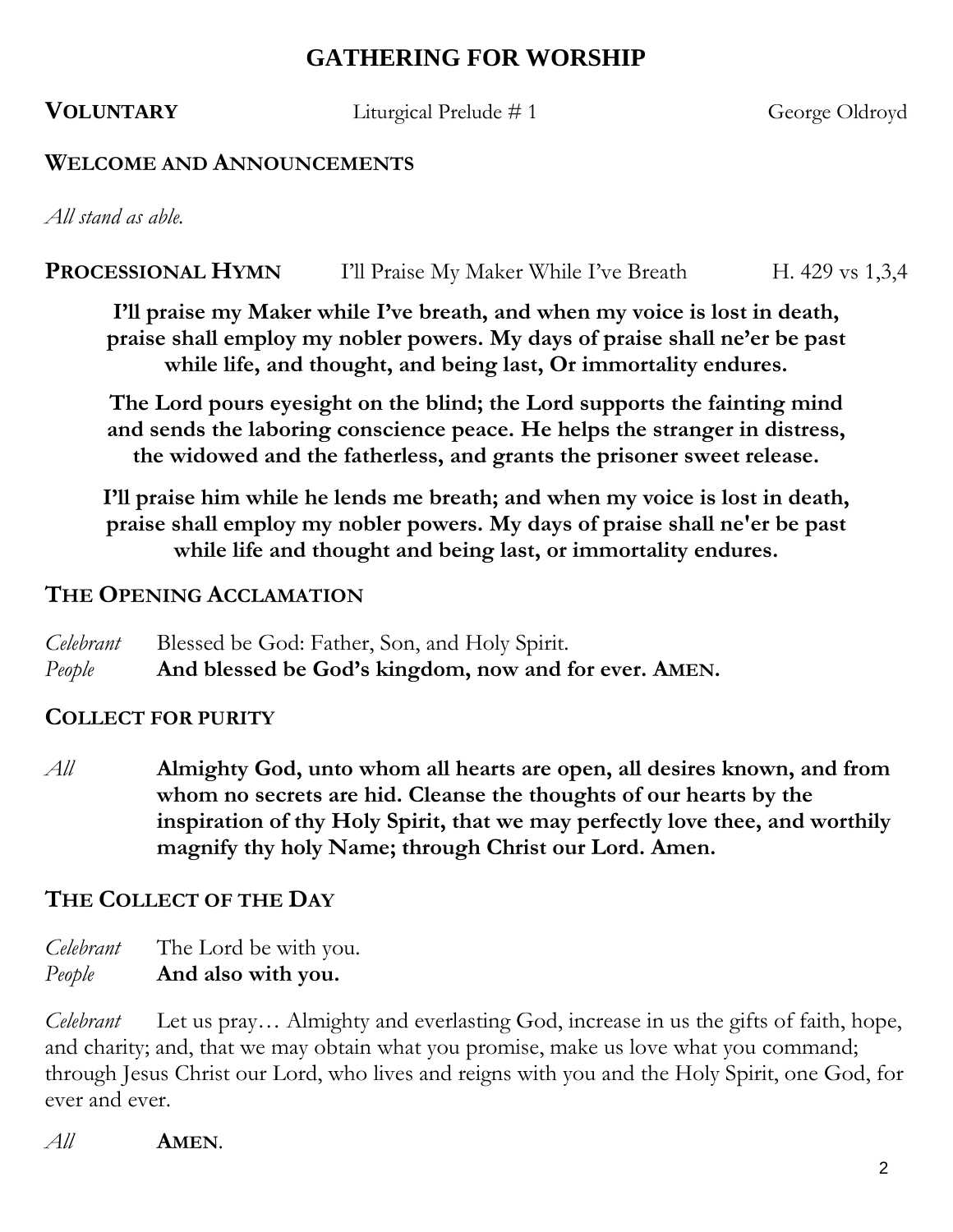# **THE WORD OF GOD**

*The people sit.*

## **THE FIRST READING:** Job 42:1-6, 10-17

*Lector* The First Reading is taken from Job chapter 42…

Job said: "Today also my complaint is bitter; his hand is heavy despite my groaning. Oh, that I knew where I might find him, that I might come even to his dwelling! I would lay my case before him, and fill my mouth with arguments.

I would learn what he would answer me, and understand what he would say to me.

Would he contend with me in the greatness of his power? No; but he would give heed to me.

There an upright person could reason with him, and I should be acquitted forever by my judge. "If I go forward, he is not there; or backward, I cannot perceive him; on the left he hides, and I

cannot behold him; I turn to the right, but I cannot see him.

God has made my heart faint; the Almighty has terrified me; If only I could vanish in darkness, and thick darkness would cover my face!"

*Lector* The Word of the Lord.

*People* **Thanks be to God.**

**METRICAL PSALM 34:1-8, (19-22)** Tune: DUKE STREET

**I will at all times bless you, Lord, And in your praise I lift my voice; I glory in you and your word, Let all the humble now rejoice.**

**Proclaim God's greatness now with me, Let us exalt God's Name as one; I sought the Lord who heard my plea And all my terrors now are gone.**

**Look then on God and let your joy Shine in your faces radiantly; In my distress, I called on God Who from my troubles rescued me.**

**Around God's people day by day, The angels stand with outstretched wing; Taste, then, and see how happy they Who trust the Lord in everything**

# **THE SECOND READING** Hebrews 7:12-28

*Lector* The Second Reading is taken from Hebrews chapter 7…

The former priests were many in number, because they were prevented by death from continuing in office; but Jesus holds his priesthood permanently, because he continues forever. Consequently he is able for all time to save those who approach God through him, since he always lives to make intercession for them. For it was fitting that we should have such a high priest, holy, blameless, undefiled, separated from sinners, and exalted above the heavens. Unlike the other high priests, he has no need to offer sacrifices day after day, first for his own sins, and then for those of the people; this he did once for all when he offered himself.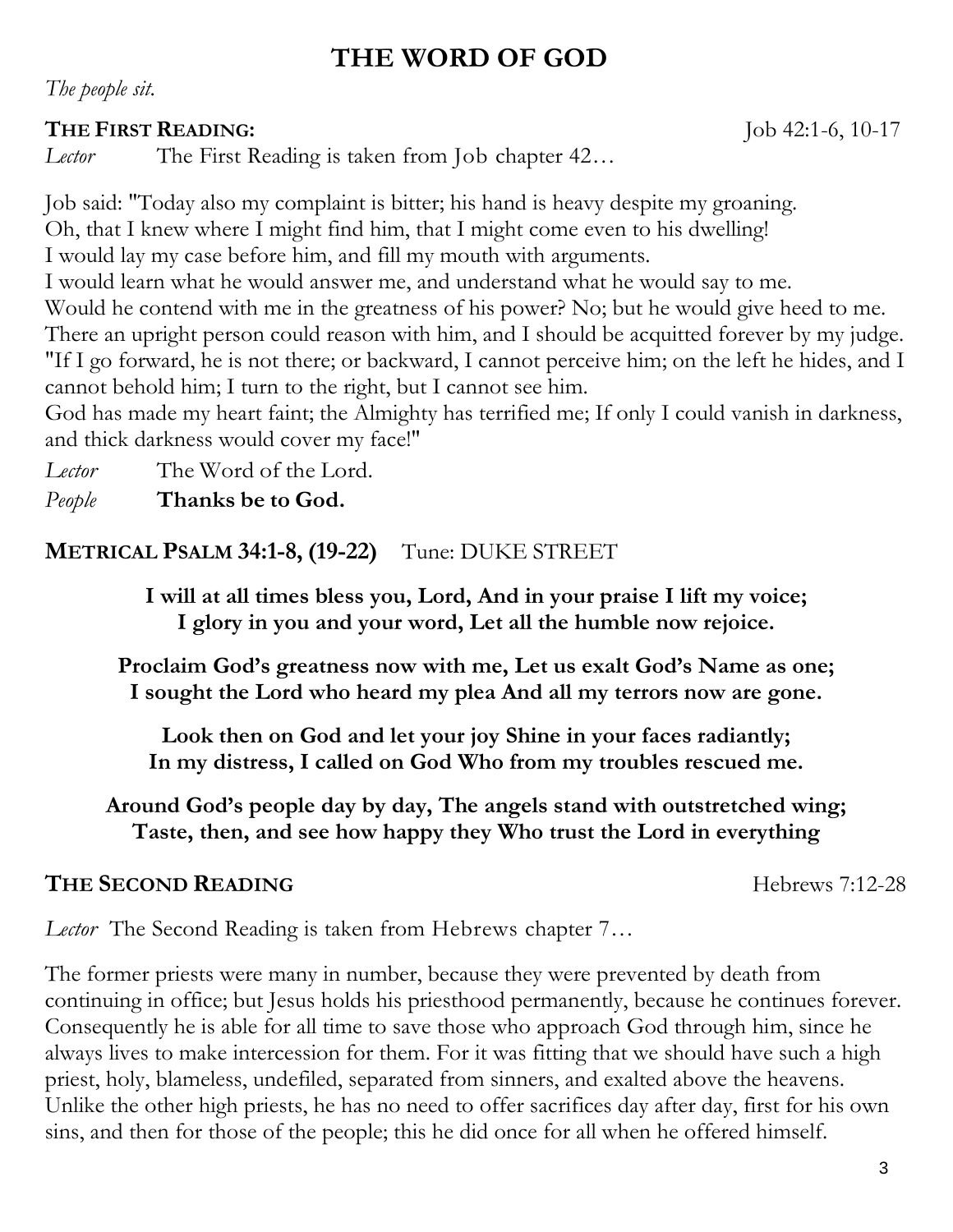For the law appoints as high priests those who are subject to weakness, but the word of the oath, which came later than the law, appoints a Son who has been made perfect forever.

*Lector* The Word of the Lord. *People* **Thanks be to God.**

*All stand as able.*

| THE GOSPEL ACCLAMATION | Be Thou My Vision | H.488 vs. $1,3$ |
|------------------------|-------------------|-----------------|
|                        |                   |                 |

**Be thou my vision, O Lord of my heart; all else be nought to me, save that thou art- thou my best thought, by day or by night, waking or sleeping, thy presence my light.**

## **High King of heaven, when victory is won, may I reach heaven's joys, bright heaven's Sun! Heart of my heart, whatever befall, still be my Vision, O Ruler of all.**

## **THE GOSPEL** Mark 10:46-52

*Deacon* The Holy Gospel of our Lord Jesus Christ according to Mark. *People* **Glory to you, Lord Christ.**

*Deacon* Jesus and his disciples came to Jericho. As he and his disciples and a large crowd were leaving Jericho, Bartimaeus son of Timaeus, a blind beggar, was sitting by the roadside. When he heard that it was Jesus of Nazareth, he began to shout out and say, "Jesus, Son of David, have mercy on me!" Many sternly ordered him to be quiet, but he cried out even more loudly, "Son of David, have mercy on me!" Jesus stood still and said, "Call him here." And they called the blind man, saying to him, "Take heart; get up, he is calling you." So throwing off his cloak, he sprang up and came to Jesus. Then Jesus said to him, "What do you want me to do for you?" The blind man said to him, "My teacher, let me see again." Jesus said to him, "Go; your faith has made you well." Immediately he regained his sight and followed him on the way.

*Deacon* The Gospel of the Lord. *People* **Praise to you, Lord Christ.**

*The people sit.*

**SERMON** The Rev. Whitney Burton

*All stand as able.*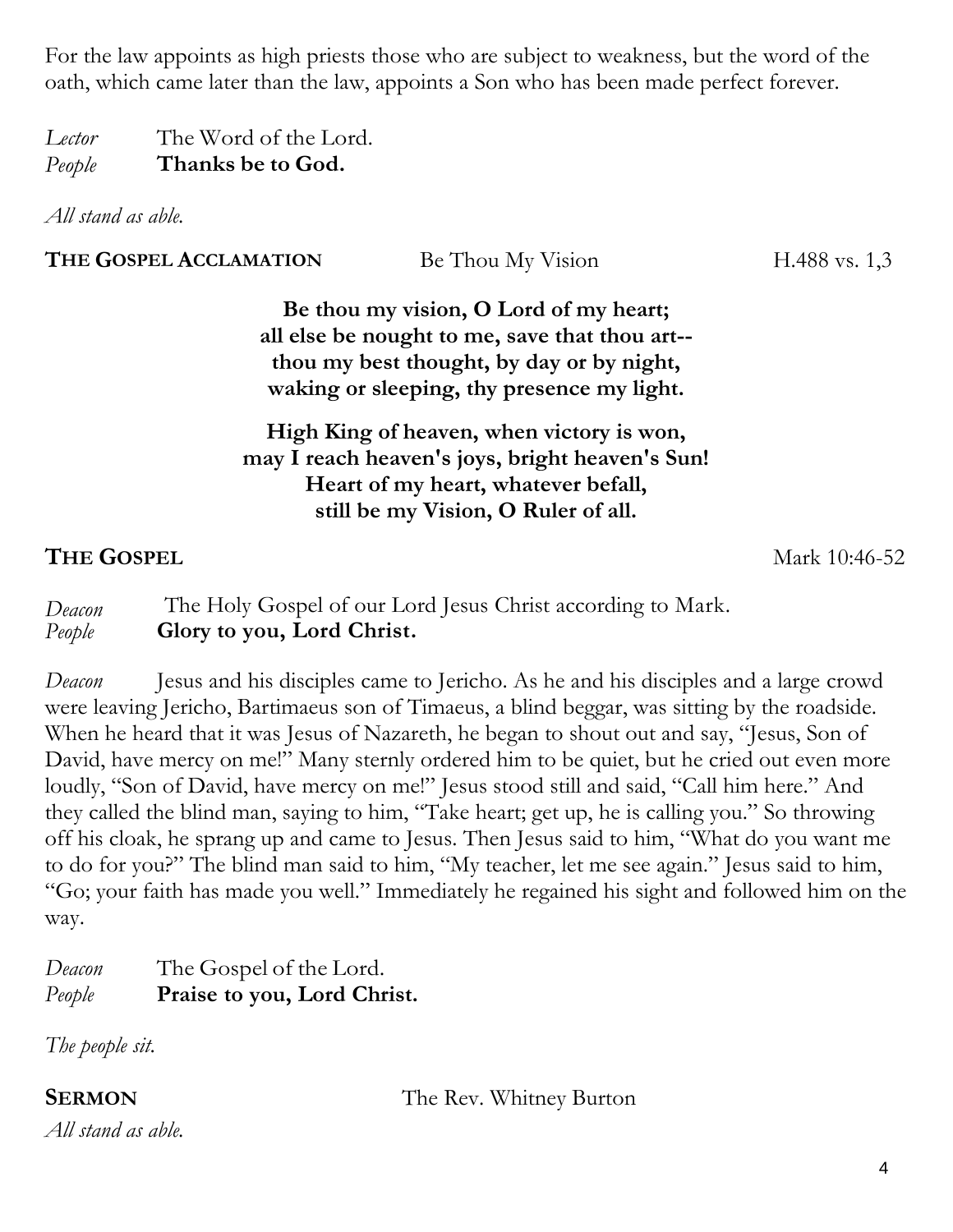## **THE NICENE CREED**

*People* **We believe in one God, the Father, the Almighty, maker of heaven and earth, of all that is, seen and unseen. We believe in one Lord, Jesus Christ, the only Son of God, eternally begotten of the Father, God from God, Light from Light, true God from true God, begotten, not made, of one Being with the Father. Through him all things were made. For us and for our salvation he came down from heaven: by the power of the Holy Spirit he became incarnate from the Virgin Mary, and was made man. For our sake he was crucified under Pontius Pilate; he suffered death and was buried. On the third day he rose again in accordance with the Scriptures; he ascended into heaven and is seated at the right hand of the Father. He will come again in glory to judge the living and the dead, and his kingdom will have no end. We believe in the Holy Spirit, the Lord, the giver of life, who proceeds from the Father and the Son. With the Father and the Son he is worshiped and glorified. He has spoken through the Prophets. We believe in one holy catholic and apostolic Church. We acknowledge one baptism for the forgiveness of sins. We look for the resurrection of the dead, and the life of the world to come. Amen.**

## *The people sit.*

## **THE PRAYERS OF THE PEOPLE**

| Deacon | Heavenly Father, you have promised to hear when we pray in the name of<br>your Son. Therefore, in confidence and trust we pray for the Church.                                                                                               |
|--------|----------------------------------------------------------------------------------------------------------------------------------------------------------------------------------------------------------------------------------------------|
| Lector | Father, enliven the Church for its mission,                                                                                                                                                                                                  |
| People | that we may be salt of the earth and light to the world.                                                                                                                                                                                     |
| Lector | Breathe fresh life into your people.                                                                                                                                                                                                         |
| People | Give us power to reveal Christ in word and action.                                                                                                                                                                                           |
| Lector | We pray for the world: we pray for our elected leaders, and implore that you<br>will lead us and every nation into the ways of justice and peace. God of truth,<br>inspire with your wisdom those whose decisions affect the lives of others |
| People | that all may act with integrity and courage.                                                                                                                                                                                                 |
| Lector | Give grace to all whose lives are linked with ours.                                                                                                                                                                                          |
| People | May we serve Christ in one another, and love as he loves us.                                                                                                                                                                                 |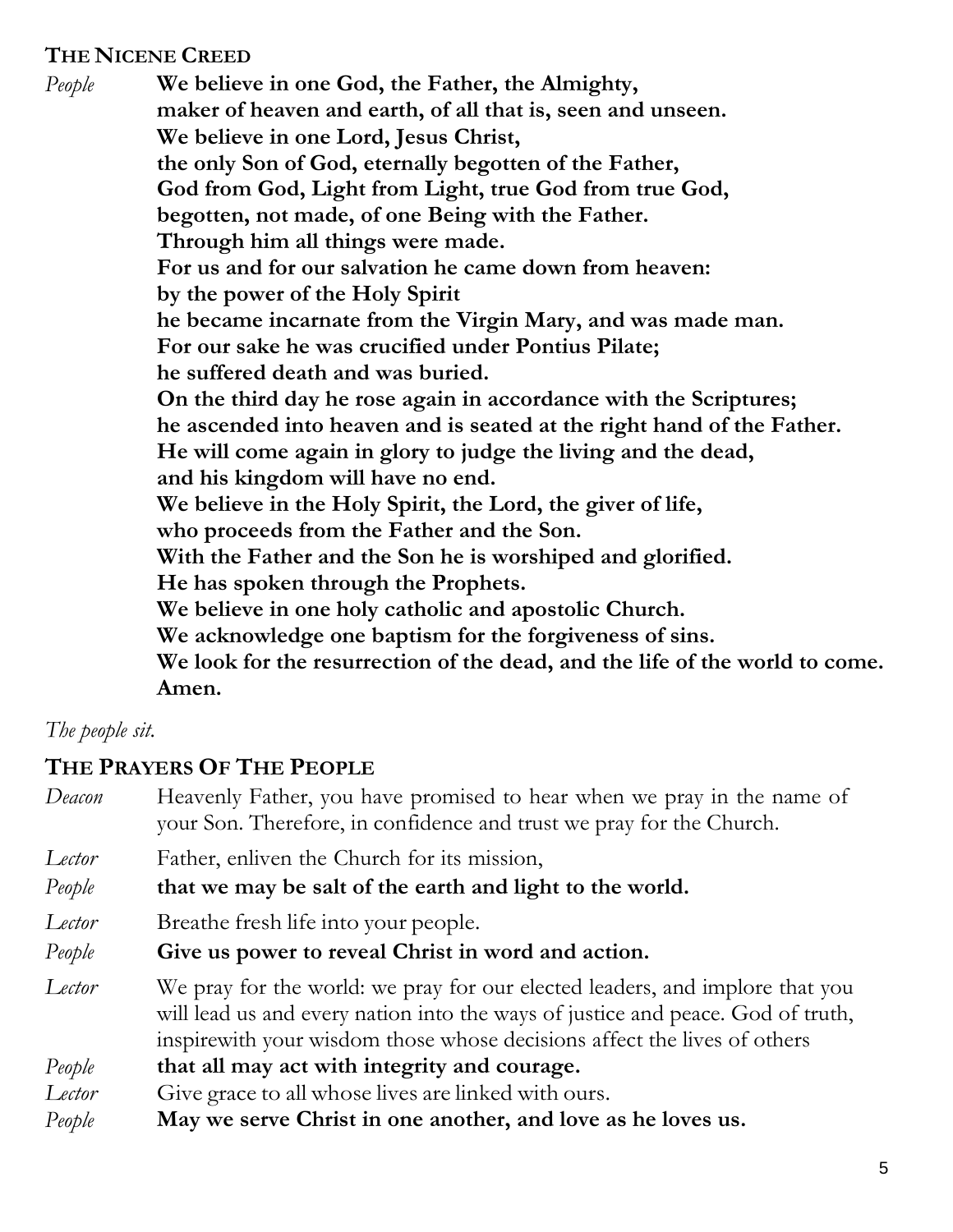*Lector* We pray for the community, and for those in need. especially . . . [*add names from notebook*] and those we now namealoud or in our hearts [*leave time* ]. God of hope, comfort and restore all who suffer in body, mind or spirit, and make us willing agents of your compassion.

## *People* **Strengthen us as we share in making people whole, that all may know thepower of your healing love.**

*Lector* We give you thanks for all the blessings of this life, especially the flowers given today to the Glory of God and for the birthdays this week for Hilda Myers, Melinda Dube, Beth Brinsko, Nancy Redd, Mike Mahan and for the anniversaries of Michael & Briony Tomalesky*.* Awaken in us a sense of wonder for the earth and all that is in it.

*People* **Teach us to care creatively for its resources.**

*Lector* We remember those who have died and those who mourn (especially . . . [*add names from notebook*]). We remember with thanksgiving those near to us whose absence still leaves a hole in our hearts; I invite you to say their names, silently or aloud [*leave time ..................* ]. We pray for all who have died in the faith of Christ, and those whose faith is known to you alone.

# *People* **Father, into your hands we commend them.**

- *Lector* Lord, you have called us to serve you. We pray for ourselves and our ministries.
- *People* **Grant that we may walk in your presence: your love in our hearts, your truth inour minds, your strength in our wills, until, at the end of our journey, we knowthe joy of our homecoming and the welcome of your embrace, through Jesus Christ our Lord.**

*The Celebrant adds a concluding collect.* 

# **CONFESSION & ABSOLUTION:**

*Deacon* Let us confess our sins against God and our neighbor. *(Silence is kept.) People* **Most merciful God, we confess that we have sinned against you in thought, word, and deed, by what we have done, and by what we have left undone. We have not loved you with our whole heart; we have not loved our neighbors as ourselves. We are truly sorry and we humbly repent. For the sake of your Son Jesus Christ, have mercy on us and forgive us; that we may delight in your will, and walk in your ways, to the glory of your Name. AMEN.**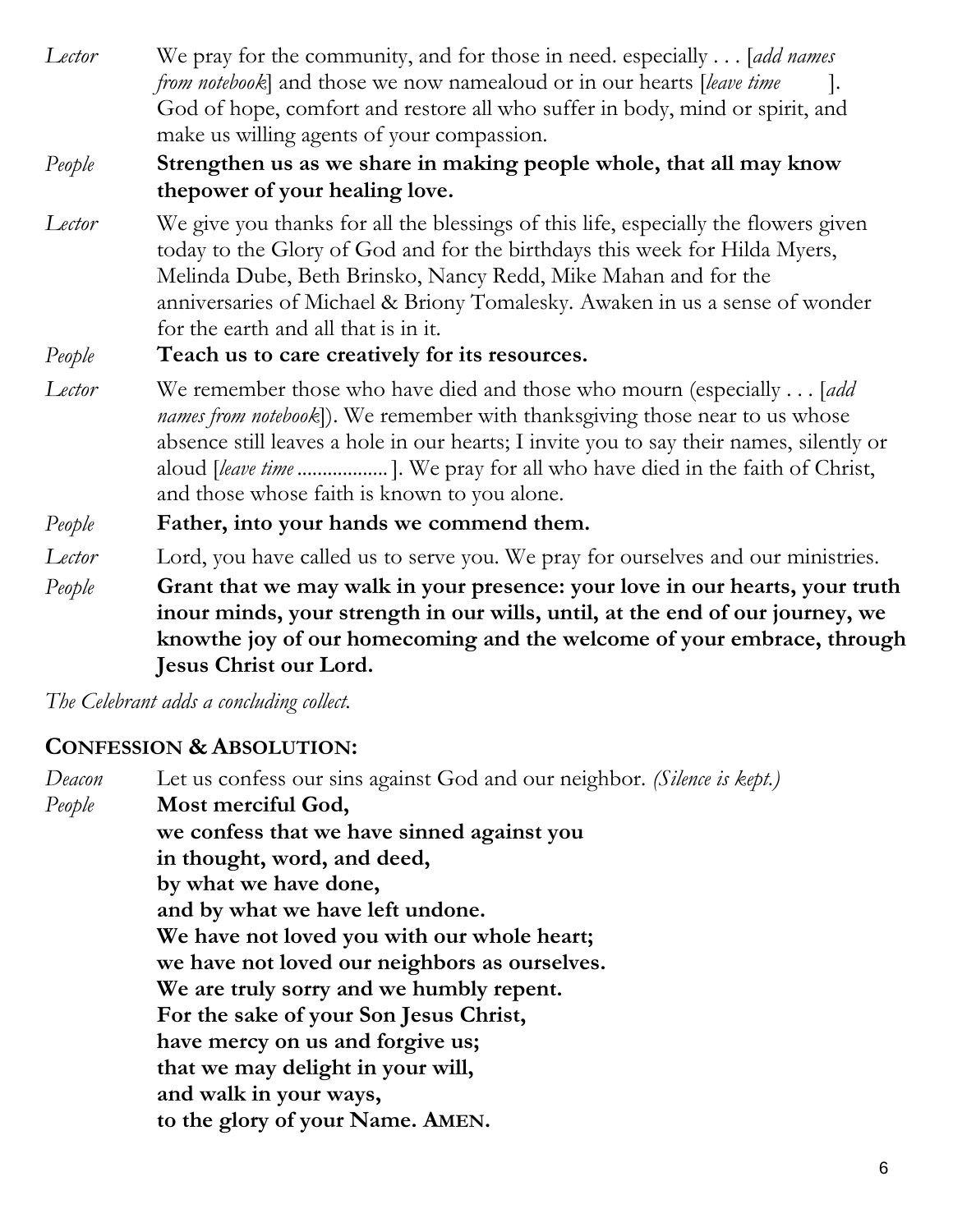*Celebrant* Almighty God have mercy on you, forgive you all your sins through our Lord Jesus Christ, strengthen you in all goodness, and by the power of the Holy Spirit keep you in eternal life.

*All* **AMEN**.

# **THE GREETING OF PEACE**

*Celebrant* The peace of the Lord be always with you. *People* **And also with you.**

*All may greet one another in the name of the Lord.*

# **THE HOLY COMMUNION**

# **OFFERTORY SENTENCE**

**OFFERTORY SOLO** A Song to the Lamb James Denman

Julian Guini, *soloist*

*All stand as able.*

## **THE PRESENTATION**

*Deacon* We gladly present the fruits of our lives to the God who creates us, redeems us and sustains us. May we have the grace to use them to heal God's world.

## **PRESENTATION HYMN** Christ Is Made the Sure Foundation

**Christ is made the sure foundation, Christ the head and cornerstone, chosen of the Lord and precious, binding all the church in one; holy Zion's help forever, and our confidence alone.**

**Laud and honor to the Father, laud and honor to the Son, laud and honor to the Spirit, ever three and ever one: one in might and one in glory while unending ages run!**

# **THE GREAT THANKSGIVING:** Eucharistic Prayer A

| Let us give thanks to the Lord our God.    |
|--------------------------------------------|
| It is right to give him thanks and praise. |
|                                            |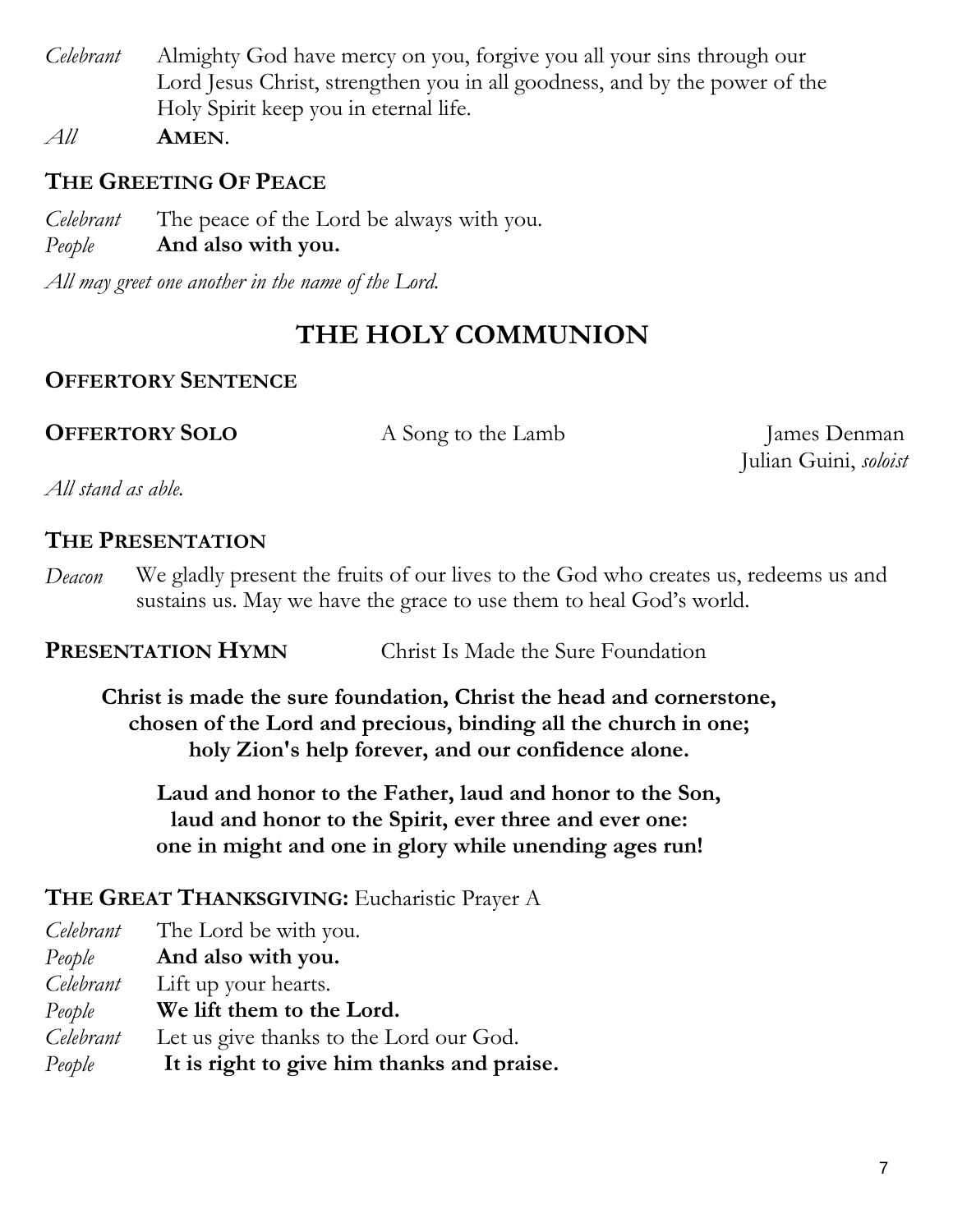- *Celebrant* It is right, and a good and joyful thing, always and everywhere to give thanks to you, Father Almighty, Creator of heaven and earth. For you are the source of light and life, you made us in your image, and called us to new life in Jesus Christ our Lord. Therefore, we praise you, joining our voices with Angels and Archangels and with all the company of heaven, who for ever sing this hymn to proclaim the glory of your Name:
- *All* **Holy, holy, holy Lord, God of power and might, Holy, holy, holy Lord, God of power and might, heaven and earth are full, full of your glory. Hosanna in the highest. Hosanna in the highest. Blessed is the One who comes in the name of the Lord. Hosanna in the highest. Hosanna in the highest.**

# *The Celebrant continues*

Holy and gracious Father: In your infinite love you made us for yourself, and, when we had fallen into sin and become subject to evil and death, you, in your mercy, sent Jesus Christ, your only and eternal Son, to share our human nature, to live and die as one of us, to reconcile us to you, the God and Father of all.

He stretched out his arms upon the cross, and offered himself, in obedience to your will, a perfect sacrifice for the whole world.

On the night he was handed over to suffering and death, our Lord Jesus Christ took bread; and when he had given thanks to you, he broke it, and gave it to his disciples, and said, "Take, eat: This is my Body, which is given for you. Do this for the remembrance of me."

After supper he took the cup of wine; and when he had given thanks, he gave it to them, and said, "Drink this, all of you: This is my Blood of the new Covenant, which is shed for you and for many for the forgiveness of sins. Whenever you drink it, do this for the remembrance of me." Therefore we proclaim the mystery of faith:

## *Celebrant and People* **Christ has died. Christ is risen. Christ will come again.**

# *The Celebrant continues*

We celebrate the memorial of our redemption, O Father, in this sacrifice of praise and thanksgiving. Recalling his death, resurrection, and ascension, we offer you these gifts.

Sanctify them by your Holy Spirit to be for your people the Body and Blood of your Son, the holy food and drink of new and unending life in him. Sanctify us also that we may faithfully receive this holy Sacrament, and serve you in unity, constancy, and peace; and at the last day bring us with all your saints into the joy of your eternal kingdom.

All this we ask through your Son Jesus Christ: By him, and with him, and in him, in the unity of the Holy Spirit all honor and glory is yours, Almighty Father, now and for ever.

## *All* **AMEN.**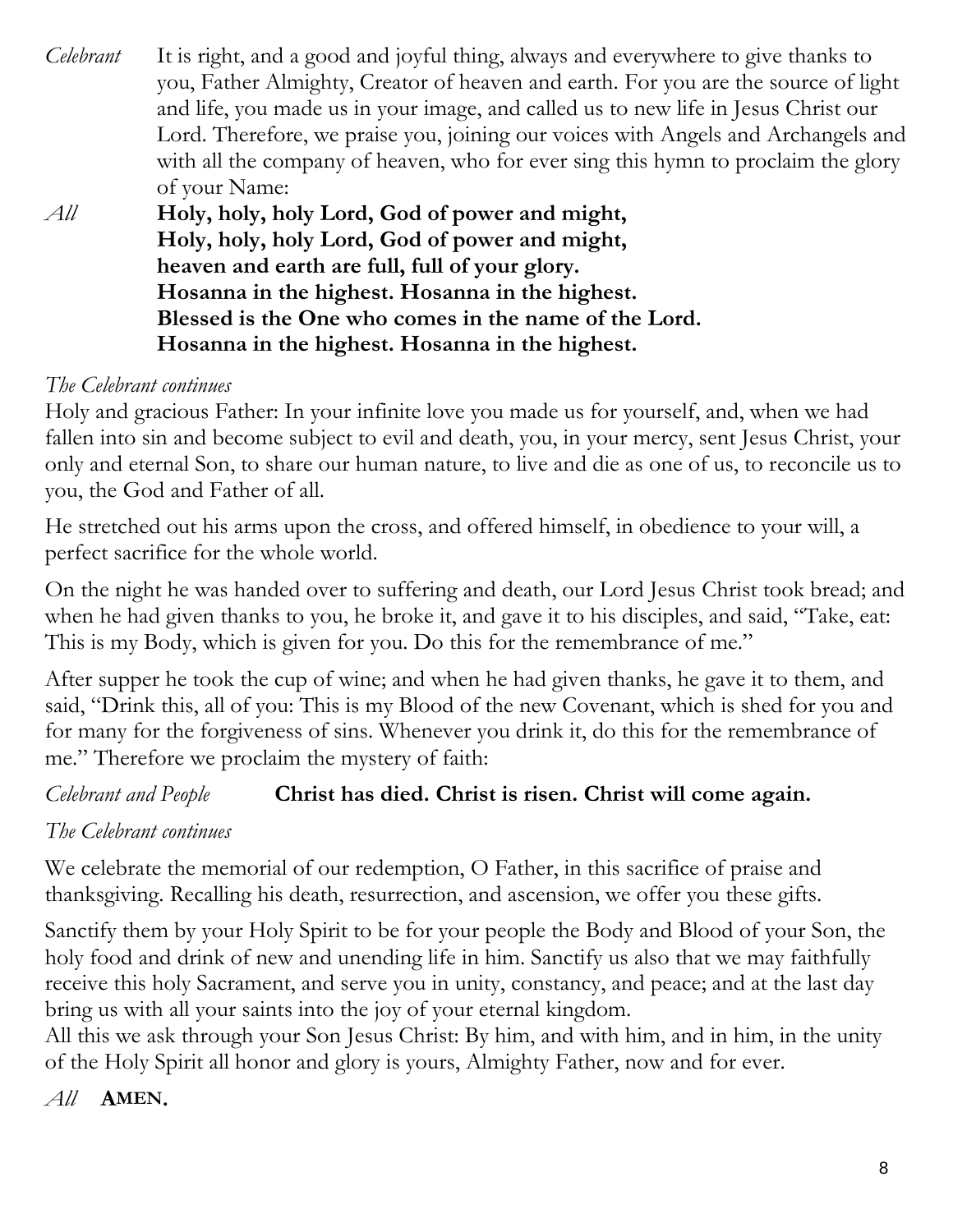## **THE LORD'S PRAYER**

*Celebrant* And now as our Savior Christ has taught us, we are bold to say, *People* **Our Father, who art in heaven, hallowed be thy Name, thy kingdom come, thywill be done, on earth as it is in heaven. Give us this day our daily bread. Andforgive us our trespasses, as we forgive those who trespass against us. And lead us not into temptation, but deliver us from evil. For thine is the kingdom,and the power, and the glory, for ever and ever. Amen.**

## **THE BREAKING OF THE BREAD**

*The Celebrant breaks the consecrated bread. A period of silence is kept.*

*Celebrant* Alleluia! Christ our Passover is sacrificed for us; *People* **Therefore let us keep the feast. Alleluia!**

*Celebrant* The Gifts of God for the People of God.

*All are invited to receive the Sacrament in one kind. If you desire a blessing instead, cross your arms over your chest.*

| <b>COMMUNION SOLO</b> | Lord, You Give the Great Commission | Cyril Taylor          |
|-----------------------|-------------------------------------|-----------------------|
|                       |                                     | Julian Guini, soloist |
| Please remain seated. |                                     |                       |

| POST COMMUNION HYMN | If Thou But Trust In God | $H635$ vs 1,2 |
|---------------------|--------------------------|---------------|
|---------------------|--------------------------|---------------|

**If thou but trust in God to guide thee, and hope in him through all thy ways, he'll give thee strength whate'er betide thee, and bear thee through the evil days, who trusts in God's unchanging love builds on a rock that nought can move.**

**Sing, pray, and keep his ways unswerving; so do thine own part faithfully, and trust his word, though undeserving thou yet shalt find it true for thee; God never yet forsook in need the soul that trusted him indeed.**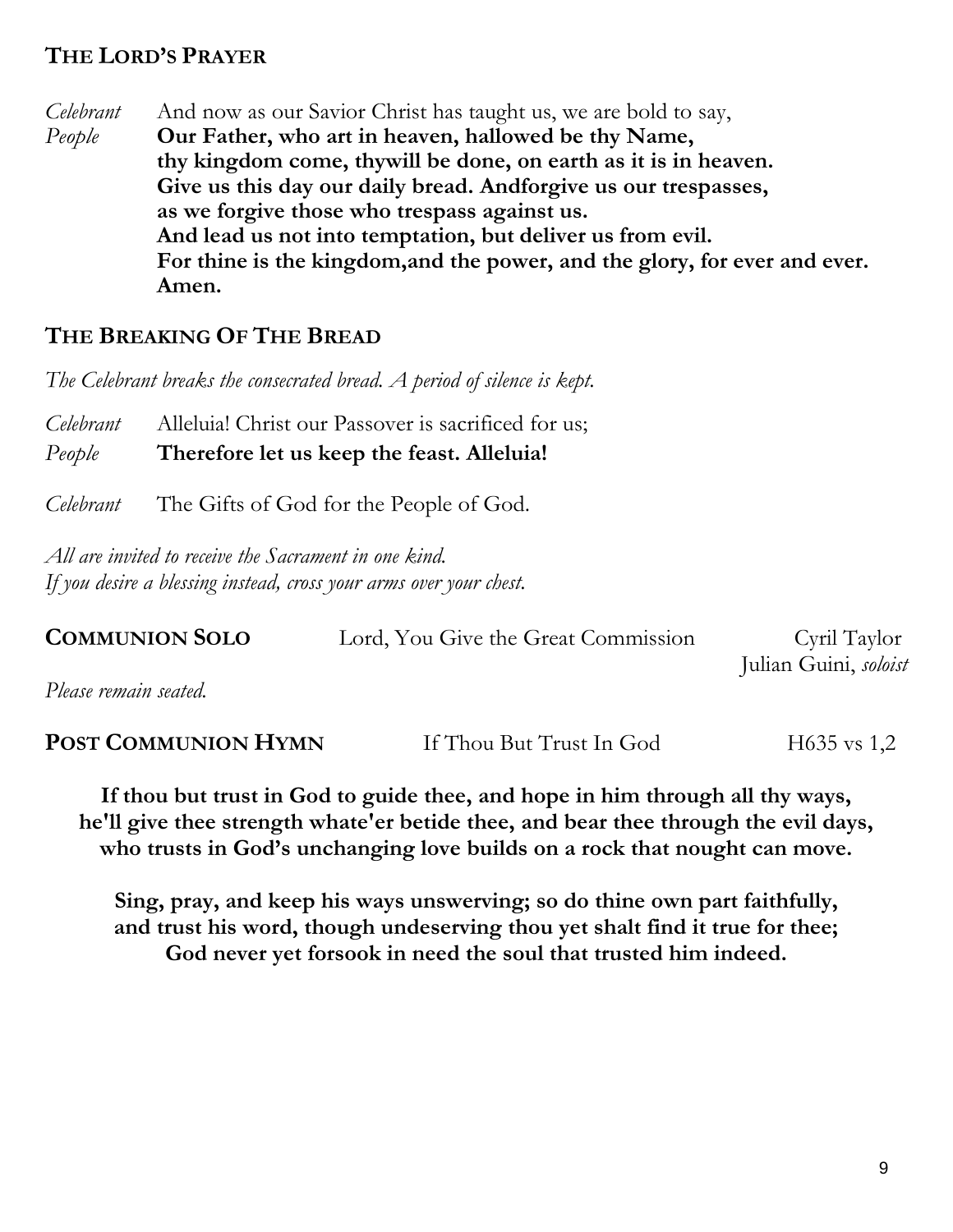## **THE PRAYER AFTER COMMUNION**

# *Celebrant* Let us pray…

*All* **Almighty and everliving God, we thank you for feeding us with the spiritual food of the most precious Body and Blood of your Son our Savior Jesus Christ; and for assuring us in these holy mysteries that we are living members of the Body of your Son, and heirs of your eternal kingdom. And now, Father, send us out to do the work you have given us to do, to love and serve you as faithful witnesses of Christ our Lord. To him, to you, and to the Holy Spirit, be honor and glory, now and for ever. Amen.**

## **THE BLESSING**

*All stand as able.*

**THE SENDING HYMN** Amazing Grace H. 671 vs 1-4

**Amazing grace! How sweet the sound that saved a wretch like me! I once was lost, but now am found, was blind, but now I see.**

**'Twas grace first taught my heart to fear and grace my fears relieved; how precious did that grace appear the hour I first believed!**

**The Lord has promised good to me, his word my hope secures; he will my shield and portion be as long as life endures.**

**Through many dangers, toils and snares I have already come; 'tis grace that brought me safe thus far, and grace will lead me home.**

## **THE DISMISSAL**

*Celebrant* Go in peace to love and serve the Lord! *People* **Thanks be to God!**

**CLOSING VOLUNTARY** AllegroG. F. Handel